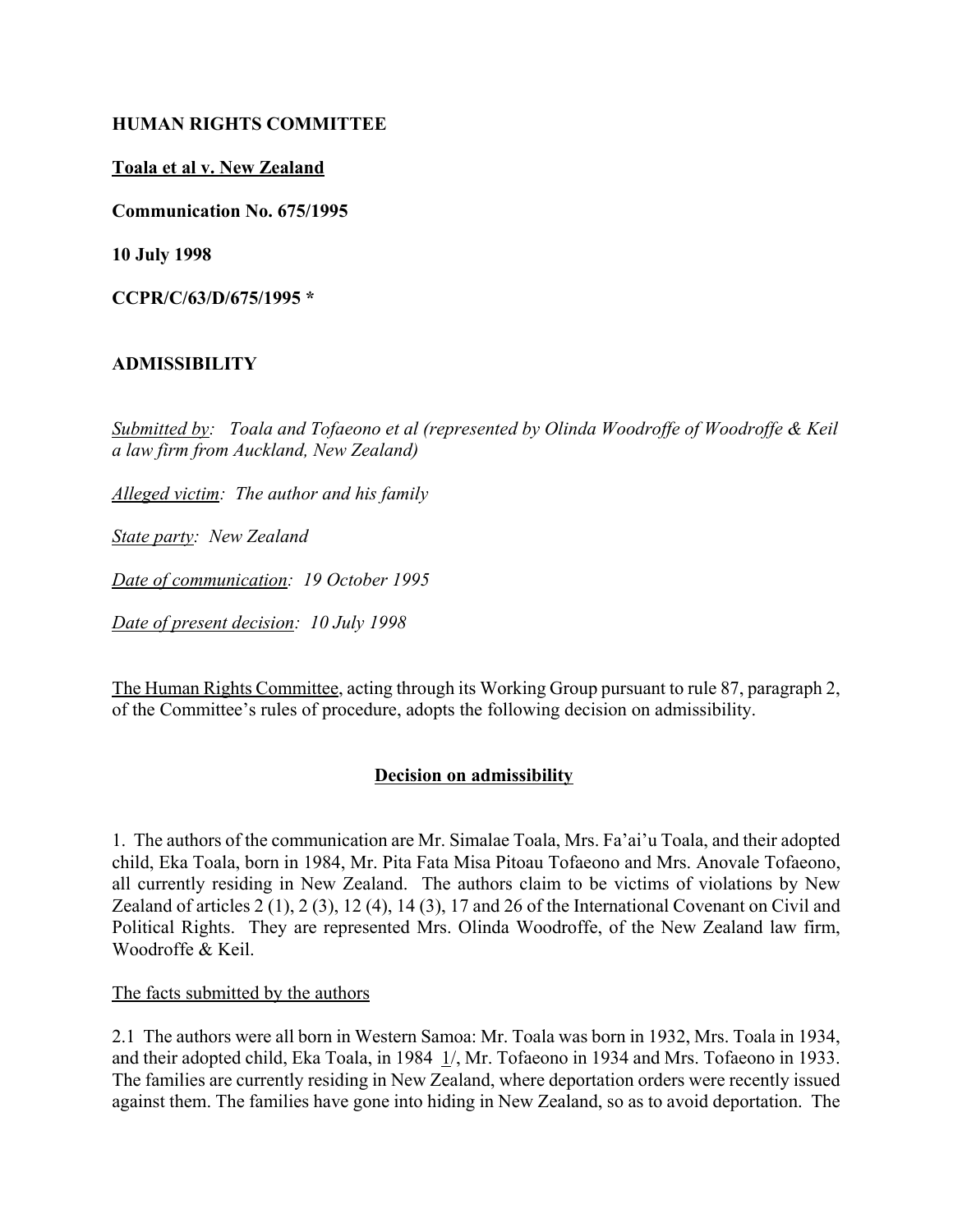authors claim that they are New Zealand citizens, and that the acts of the New Zealand Government which seek to remove them from New Zealand violate the Covenant.

2.2 Mr. Toala arrived in New Zealand in January 1979, and was granted a visitor's permit. He returned to Western Samoa in July 1979. In March 1980, he was convicted of the offence of "carnal knowledge" in Western Samoa, and sentenced to two years' imprisonment. He served nine months and was then released. He again entered New Zealand in December 1986, and applied on several occasions for a permanent residence permit; his applications were denied. In March 1992, a deportation order was issued against him in New Zealand, pursuant to the provisions of the New Zealand Immigration Act of 1987 (as amended). He appealed this order in April 1992, invoking humanitarian reasons. In August 1993, his appeal was dismissed by the Removal Review Authority, and he went into hiding so as to avoid deportation.

2.3 Mrs. Toala arrived in New Zealand in June 1986 and was granted a visitor's permit which expired in September 1989. She applied several times for permanent residence status. Of her eight children three are New Zealand citizens and four have permanent residence status in New Zealand. Deportation orders were issued against her and her adopted son in April 1992. She appealed the orders in May 1992, on her own and her son's behalf, invoking humanitarian reasons. In August 1993, the appeal was dismissed by the Removal Review Authority. It is stated that Mrs. Toala has been informed that she cannot stay in New Zealand because of her husband's conviction in Western Samoa. Mrs. Toala and her son have also gone into hiding to avoid deportation.

2.4 Mr. and Mrs. Tofaeono arrived in New Zealand in May 1993, and were granted residence permits valid until June 1995. They have 10 children, give of whom are residing lawfully in New Zealand. It is stated that Mr and Mrs. Tofaeono qualify for "family reunion" status in New Zealand but that they have been denied this status for alleged health problems 2/. The couple has appealed the deportation order issued against them to the Removal Review Authority. At the time of submission of the communication the case had not yet been decided by the authorities.

2.5 The authors claim that they are New Zealand citizens pursuant to the decision of the Judicial Committee of the Privy Council in Lesa v. the Attorney-General of New Zealand [1983] 2 A.C. 20 3/. In this case, the Privy Council held that by virtue of the British Nationality and Status of Aliens (in New Zealand) Act 1928, persons born in Western Samoa between 13 May 1924 and 1 January 1949 (and their descendants) are New Zealand citizens.

2.6 Section 7 (1) of the 1928 Act states: "Subject to the provisions of this section, this Act shall apply to the Cook Islands and to the Western Samoa in the same manner in all respects as if those territories were for all purposes part of New Zealand; the term "New Zealand" as used in this Act shall, both in New Zealand and in the said territories respectively, be construed accordingly as including the Cook Islands and Western Samoa." The Privy Council held in the "Lesa" case that: "... there is no escaping that section  $7(1)$  ... means what it ... says: a person born [between 13 May 1924 and 1 January 1949] or resident in Western Samoa is to be treated in the same manner in all respects for all the purposes of the Act of 1928 as if he had been born or resident in New Zealand properî. The Privy Council held that the applicant, Ms. Lesa, on her birth in Western Samoa in 1946, had become a British subject and was entitled to a declaration to that effect.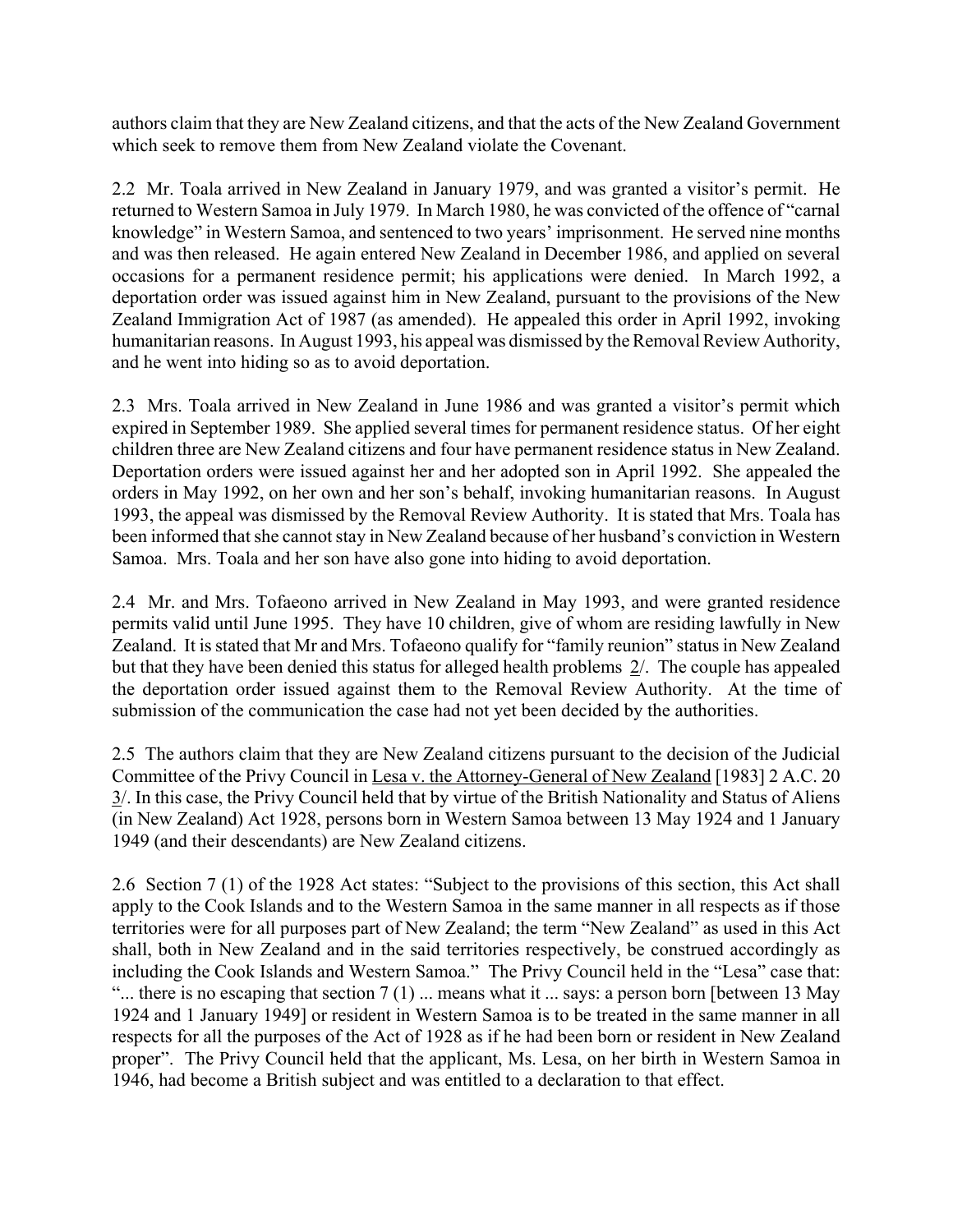2.7 The decision of the Privy Council in this case concerned the old status of recognition as a natural-born British subject. Between 1948 and 1977, any New Zealander had the status of British National and New Zealand citizen. The modern status of New Zealand citizens, i.e. New Zealand citizenship alone without the addition of "British National" came into force in 1977.

2.8 The authors invoke historical grounds in support of the Privy Council's interpretation of the 1928 Act in the Lesa case; they claim that Western Samoans were considered to be natural-born British subjects at the time of the adoption of the Act. In this context, they quote Sir Francis Bell, then the leader of the Legislative Council in New Zealand: "... [Samoans] are subjects within the sovereignty of His Majesty now and are as much British subjects as anybody". The authors also refer to the British Nationality and Status of Aliens (in New Zealand) Act of 1923, which was virtually identical to the 1928 Act, and state that these acts were regarded as ratifying a situation that already existed. Furthermore, the authors contend that "no one in New Zealand today" denies that Cook Islanders are New Zealand citizens, and contend that this buttresses their claim, as no different treatment was envisaged as regards the Cook Islands and Western Samoa in the 1928 Act.

2.9 It is stated that there was considerable adverse reaction in New Zealand to the Lesa judgment, which was delivered by the Privy Council in July 1982. It was estimated that some 100, 000 Samoans out of a total population of 160,000 would be affected by the decision.

2.10 The response of the New Zealand Government was to negotiate a Protocol to the Treaty of Friendship between New Zealand and Western Samoa. The Protocol was ratified on 13 September 1982 by the two parties. Within one month, the New Zealand Government passed into law the Citizenship (Western Samoa) Act of 1982, which gave effect to the Protocol in New Zealand, and nullified the effect of the "Lesa" decision, except for Ms. Lesa herself and a very limited number of persons.

# The complaint

3.1 The authors claim that the Citizenship (Western Samoa) Act 1982 has created a situation of mass denationalization of about 100,000 Samoans, in violation of articles 12, paragraph 4, and 26 of the Covenant, and denies them their lawful New Zealand citizenship.

3.2 The authors claim that the 1982 Protocol is void under article 53 of the Vienna Convention on the Law of Treaties, to the extent that it authorizes the enactment of the 1982 Act, because it violates a norm of jus cogens, insofar as it allows New Zealand to practice racial discrimination against Samoans.

3.3 In this context, the authors refer to statements made by the New Zealand Human Rights Commission in 1982, to the effect that "the Human Rights Commission considers that the Citizenship (Western Samoa) Bill involves the denial of basic human rights in that it seeks to deprive a particular group of New Zealanders of their citizenship on the basis that they are Polynesians of Samoan descent. ... The Bill as it stands has an unfortunate racist implication. ... There appears to be a confusion between the principle of citizenship rights, and the practical consequences of large-scale entry of people from Western Samoa...".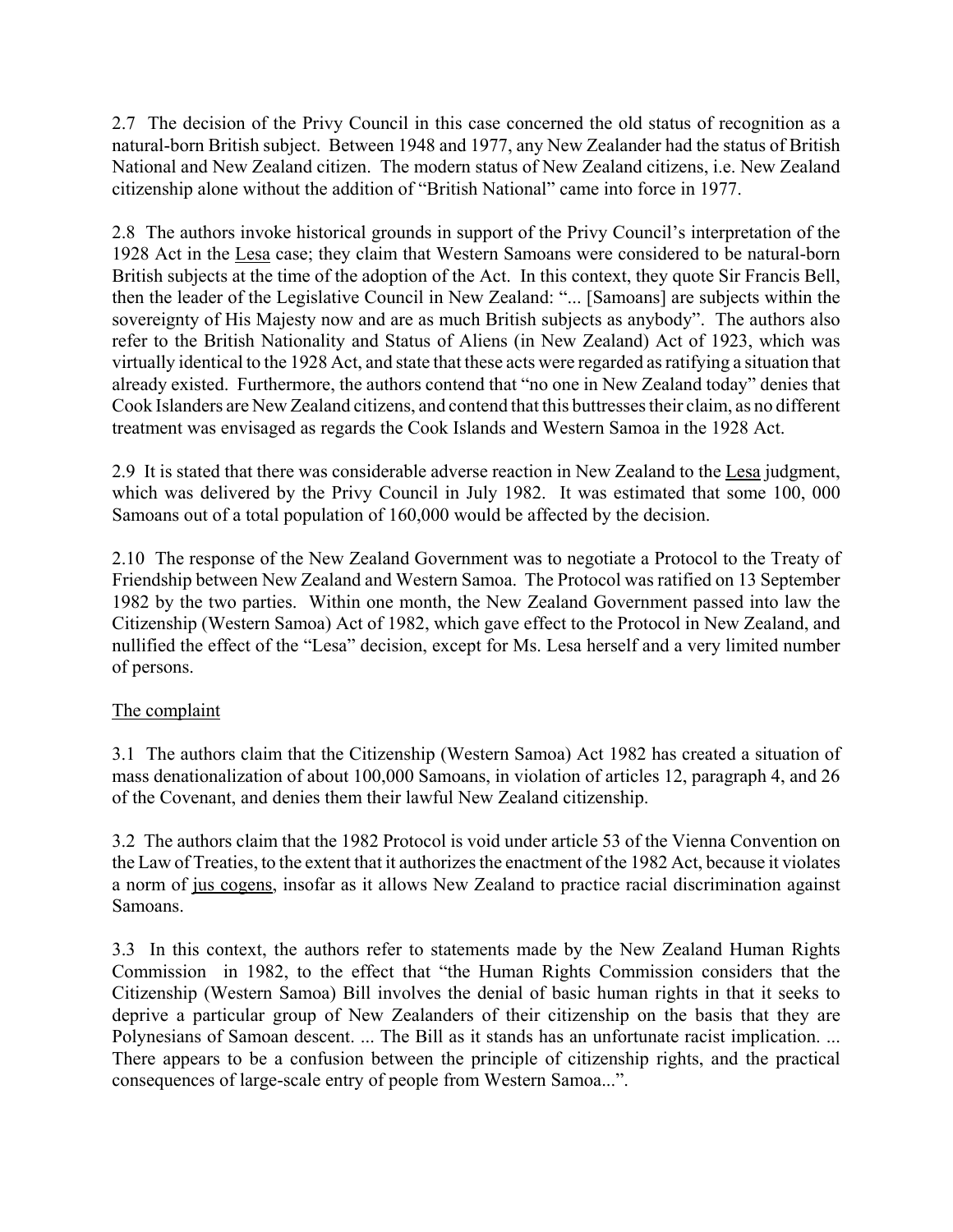3.4 The authors furthermore invoke the parliamentary debates which preceded the adoption of the 1982 Act in support of their claim that the Act has racist implications. They quote from the debates: ì... We have many other citizens with dual citizenship, I would say, the greatest number being from the U.K. ... almost all the people to whom the Bill relates are nonwhites." and: "The Human Rights Commission drew attention to article 12 of the International Covenant on Civil and Political Rights. That Covenant provides that no person shall be arbitrarily deprived of the right to enter his own country. I should be surprised if New Zealand were not in breach of that right in refusing to allow free entry to New Zealand of Western Samoans deemed to be, and always to have been, New Zealand citizens."

3.5 The authors also refer to a statement of the Chief Justice of New Zealand, Justice Ryan: 4/ [The legislation] clearly discriminates against persons who were declared by the highest New Zealand Court to be citizens of New Zealand." The authors further invoke the discussion concerning New Zealand's Initial Report to the Human Rights Committee dated 11 January 1982, where the representatives of the state, in connection with the Lesa case referred, inter alia, to the Mandate created by the League of Nations. They note that it was declared that the inhabitants of mandated territories could not become citizens of the State which administered the Mandate.

3.6 The authors have close ties to New Zealand in that both families have part of their children living in New Zealand. Mr. and Mrs. Toala have eight children, three are New Zealand citizens and four have permanent residence status in New Zealand. Mr and Mrs Tofaeono have ten children of which five are living in New Zealand. Both are close-knit families. Counsel claims that the denial of citizenship to the authors constitutes a violation of their right to family reunification under article 17 of the Covenant.

3.7 Concerning the requirement of exhaustion of domestic remedies the authors claim that there is no remedy available in New Zealand to someone whose rights have been infringed by Statutes which violate or are said to violate the Covenant. A Statute duly enacted by Parliament cannot be declared invalid by any New Zealand Court or other tribunal. The authors refer to the New Zealand Bill of Rights Act 1990, where it is stated that "[N]o court shall, in relation to any enactment (whether passed or made before or after the commencement of this Bill of Rights), (a) Hold any provision of the enactment to be implied repealed or revoked, or to be in any way invalid or effective; or (b) Decline to apply any provisions of the enactment - by reasons only that the provisions are inconsistent with any provisions of this Bill of Rights." The authors contend that this section has been interpreted as meaning that any statute, whether enacted before or after the passage of the Bill of Rights Act 1990, shall be superior to that Act. Since there are references, in the title of the Bill of Rights Act, to "New Zealand's commitment to the International Covenant on Civil and Political Rights", any statute (whether enacted before or after the Bill of Rights Act 1990) has precedence over any Covenant protection as reflected in the Bill of Rights Act 1990.

3.8 The authors claim that since there are no domestic remedies to exhaust where an author is aggrieved by a Statute which violates the Covenant, the State party has violated article 2 (3) of the Covenant.

3.9 Furthermore, the authors claim that the fact that there is no provision for legal aid for the preparation of communications to the Human Rights Committee, under the New Zealand Legal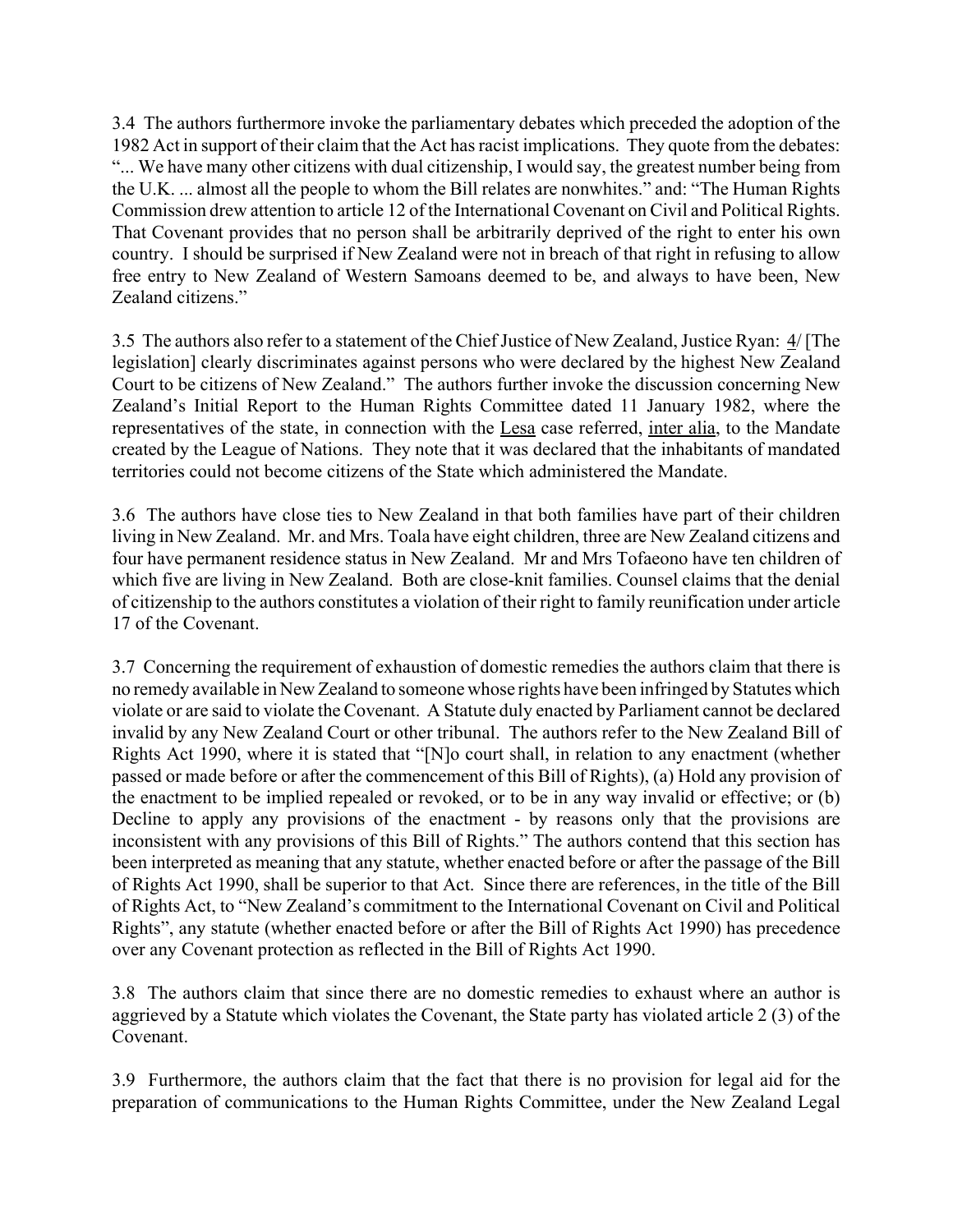Services Act of 1991, amounts to the violation of article 14, paragraph 3 (d), of the Covenant

3.10 Finally, the authors request the Committee to adopt interim measures of protection so as to prevent irreparable damage, and, in particular, to request the New Zealand Government not to take any steps to deport the authors, pending the Committee's determination of the merits of the communication.

## State party's comments and counsel's observation thereon

4.1 In a submission dated 6 June 1996, the State party contends that the communication should be declared inadmissible for non exhaustion of domestic remedies. It contends that Mr Toala, his wife and son have indicated their intention to apply to the Courts to seek judicial review of the removal orders, while the other two authors Mr. and Mrs. Tofaeono are engaged in domestic proceedings. With respect to the allegation made by the authors that there are no domestic remedies available to them in violation of the Covenant the State party contends that the reason the authors can find no remedies available for their claims is because these do not fall within the scope of the Covenant, rather than because New Zealand does not provide remedies for possible violations of the Covenant.

4.2 The State party contends that the communication should be declared inadmissible ratione temporis since the Optional Protocol came into force for New Zealand on 26 August 1989 and the events complained of by the authors occurred in 1982. It further contends that the only circumstances under which the Committee would be competent to consider this case would be if there were continuing effects, which in themselves constituted a violation of the Covenant, the State party categorically denies that continuing effects exist.

4.3 The State party further contends that the communication should also be declared inadmissible ratione materiae as incompatible with the provisions of the Covenant. With respect to the allegations under article 12, paragraph 4 of the Covenant, the State party contends, that the authors complaint is in fact a challenge to the non concession of a residence permit the authors to stay in New Zealand and the deportation order, but instead of this what the authors have done is to challenge the 1982 Act. The State party rejects that the authors have in any way been deprived of the possibility to enter their own country since they have always been Western Samoans and they have no restriction to enter Western Samoa.

4.4 With respect to the allegation of a violation of article 17 and the right to family life in the cases of Mr. and Mrs. Toala and their son, the State party notes that indeed it did take into consideration, family issues, when deciding on the authors' application for residency. However as the principal applicant was a prohibited migrant, residency was denied to the family.

4.5 With respect to the allegation of violation of article 14, paragraph 3, of the Covenant in respect of the failure of the State party to provide legal aid to pursue their claim before the Human Rights Committee, the State party notes that article 14, paragraph 3, refers to criminal charges only. Furthermore, there is no requirement under the Optional Protocol or its rules of procedure for the provision of legal aid to a communicant.

4.6 With respect to the discrimination claim on the basis of race in violation of articles 26 juncto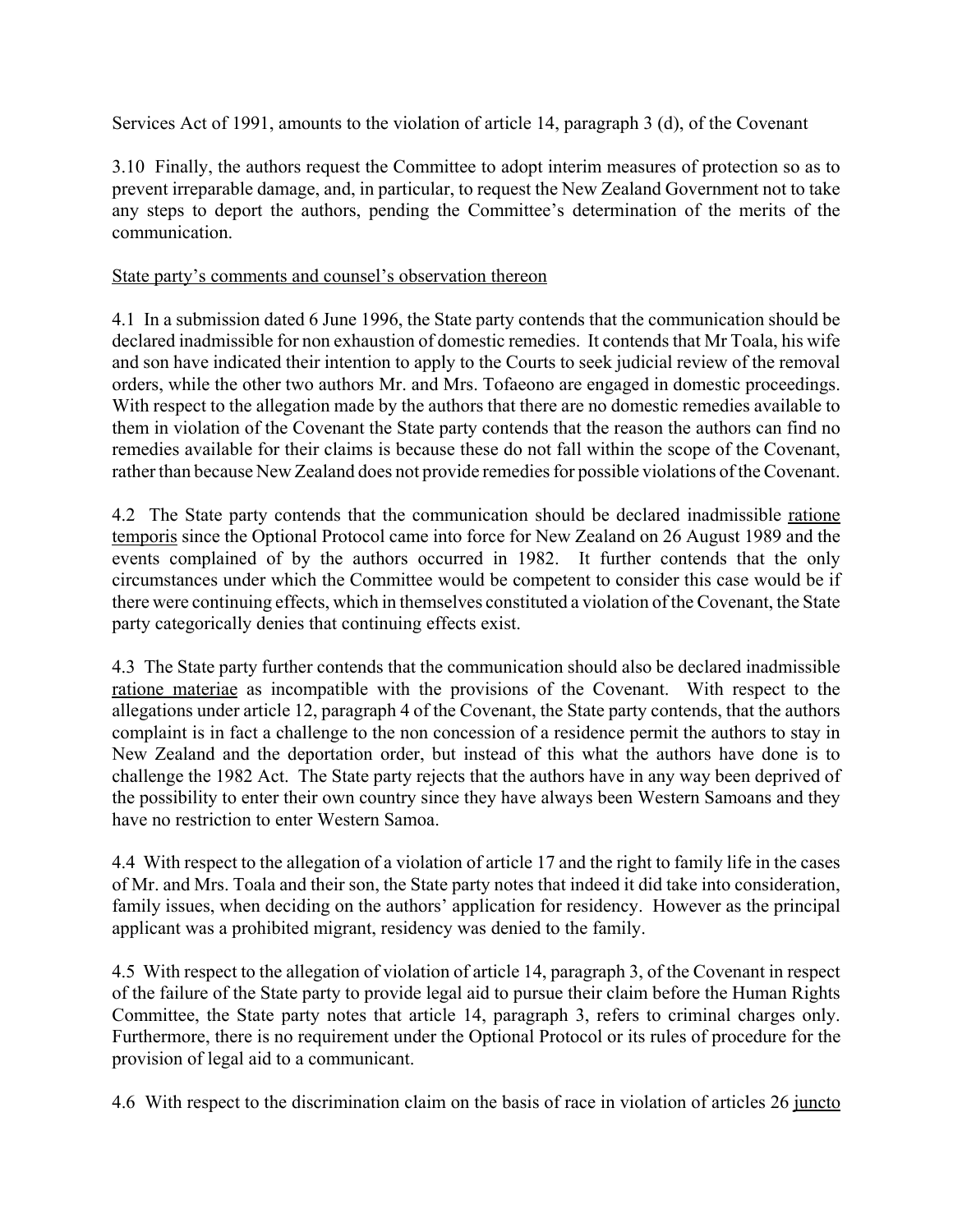article 2, paragraph 1, of the Covenant because the 1982 Act only applied to Western Samoans, the State party points out that the Act was enacted to resolve the anomaly in New Zealand legislation revealed by the Privy Council in the Lesa decision, related solely to individuals born in Western Samoa between 1924 and 1949. The State party holds that, had the Privy Council found that some other group of people with no genuine and effective link with New Zealand, also inadvertently been given the status of New Zealand citizens, they too would have been treated in the same manner.

5. Counsel reiterates the claims submitted in the original communication regarding denial of access to their own country, deprivation of citizenship, discrimination with regard to obtaining a possible residence permit and the denial of the right to family reunion.

# Issues and proceedings before the Committee

6.1 Before considering any claims contained in a communication, the Human Rights Committee must, in accordance with rule 87 of its rules of procedure, decide whether or not it is admissible under the Optional Protocol to the Covenant.

6.2 With regard to the allegation that the authors have been denied a fair trial, in violation of article 14, paragraph 3, since New Zealand does not make legal aid available in order to submit a communication to the Human Rights Committee, the Committee notes that article 14 refers to domestic procedures only and there is no separate provision in the Covenant or the Optional Protocol dealing with the obligation to provide legal aid to complainants under the Optional Protocol. In the instant case the Committee considers that the authors have no claim under article 3 of the Optional Protocol, and accordingly this part of the communication is inadmissible.

6.3 The authors claim that they are, pursuant to the Lesa ruling, New Zealand citizens and consequently, have the right to freely enter and reside in New Zealand territory, despite the 1982 Act which stripped them of their New Zealand citizenship. The legislation in question was enacted in 1982 after New Zealand had ratified the International Covenant on Civil and Political Rights, but before it ratified the Optional Protocol in 1989. The Committee considers, however, that the legislation in question may have continuing effects which in themselves could constitute a violation under article 12, paragraph 4, of the Covenant. The issue of whether these continuing effects are in violation of the Covenant is one which should be examined on the merits. The Committee considers therefore that it is not precluded ratione temporis from declaring the communication admissible.

6.4 With respect to the authors' claims under articles 17 and 26 of the Covenant, that they have a right to remain in New Zealand despite the deportation orders and a right to family reunification without discrimination, the Committee notes the State party's contention that the communication should be declared inadmissible for non exhaustion of domestic remedies. It is not apparent to the Committee that any remedies that might still be available to the authors would be effective to prevent their deportation. These claims therefore, may raise issues under article 17 and 26 of the Covenant as well as under article 23, which should be considered on the merits. They may also raise issues under article 16 of the Covenant in respect of Mrs. Toala and her son, Eka Toala since they were not treated as persons in their own right but rather as addenda to Mr. Toala who was considered a prohibited migrant, for a criminal offence in Western Samoa; these issues should be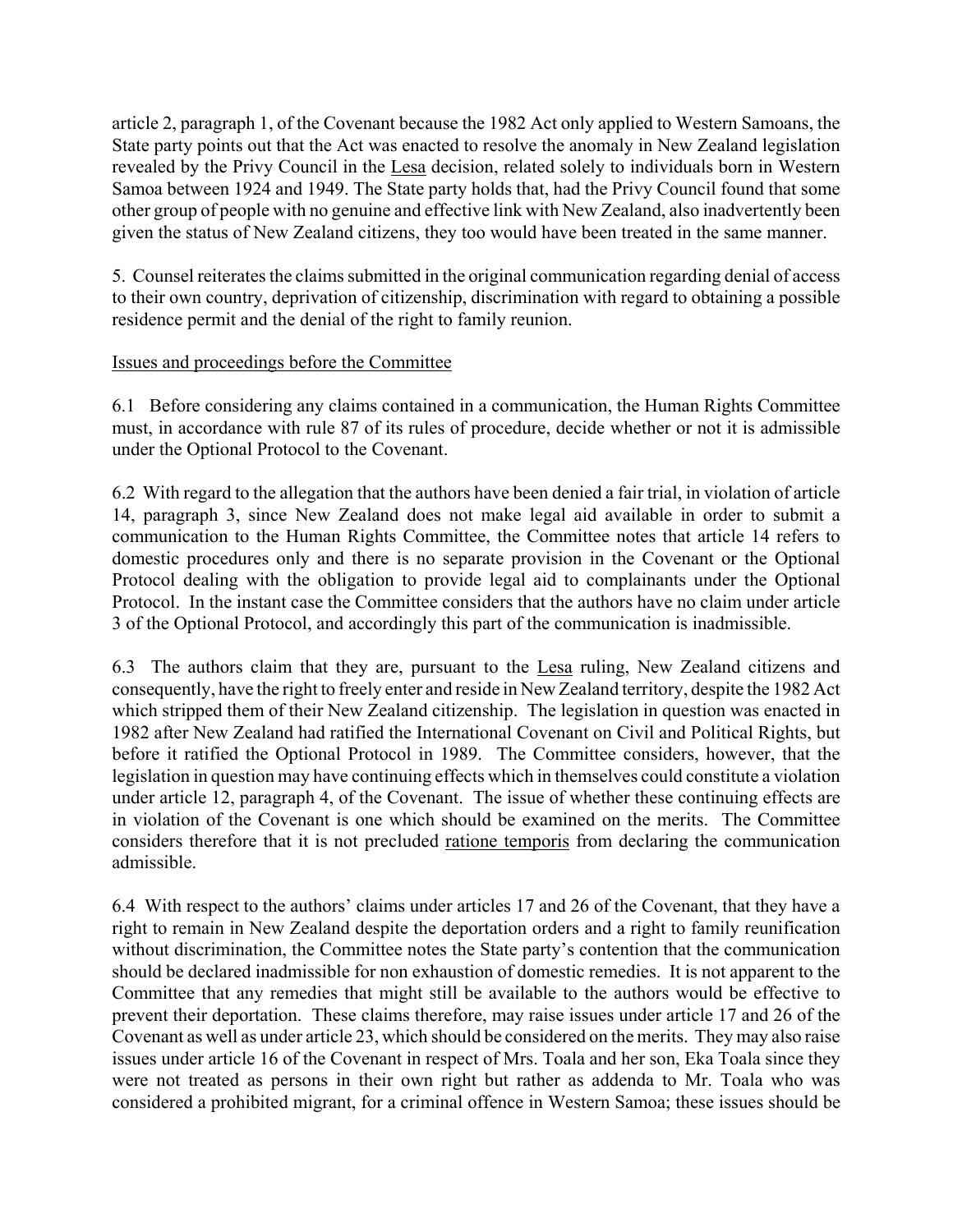considered on the merits. The Committee does not find itself precluded from considering the communication under article 5, paragraph 2 (b) of the Optional Protocol.

7. The Committee therefore decides:

 $\mathcal{L}_\text{max}$ 

(a) that the communication is admissible;

(b) that the State party and the authors counsel are requested to inform the Committee whether any remedies that might be or have been available to the authors would have suspensive effects in respect to their deportation

(c) that, in accordance with article 4, paragraph 2, of the Optional Protocol, the State party shall be requested to submit to the Committee, within six months of the date of transmittal to it of this decision, written explanations or statements clarifying the matter and the measures, if any, that may have been taken by it;

(d) that any explanations or statements received from the State party shall be communicated by the Secretary-General under rule 93, paragraph 3, of the rules of procedure to the author, with the request that any comments which she may wish to make should reach the Human Rights Committee, in care of the Office of the High Commissioner for Human Rights, United Nations Office at Geneva, within six weeks of the date of the transmittal:

(e) that this decision shall be communicated to the State party and the authors and to their counsel.

 $\frac{*}{4}$  All persons handling this document are requested to respect and observe its confidential nature.

1/ It is stated that Eka Toala is adopted by Mr. and Mrs. Toala, and as a descendent to them entitled to all rights that they are entitled to; reference is made to the New Zealand Adoption Act 1955, Section 16 (2): "The adopted child shall be deemed to become the child of the adoptive parent, and the adoptive parent shall be deemed to become the parent of the child, as if the child had been born to that parent in lawful wedlock."

2/ A copy of a letter from the New Zealand Immigration Service, Department of Labour, of 10 April 1995, addressed to Mr. and Mrs. Tofaeono, is enclosed, where it is stated, inter alia: "... to be accepted for Residence in New Zealand, you must be in good health. ... You both have a number of health problems, including enlarged hearts, which together with your excess weight, means that you are at risk of heart failure. We can consider a waiver of the medical requirements, if an applicant can show that they hae exceptional humanitarian circumstances. ... I could not find that you had exceptional humanitarian circumstances of such a degree that you would suffer serious emotional or physical harm if you returned to Western Samoa." In an annex to the State party submission, dated 6 June 1996, a further justification is presented that "both were considered obese with a Body mass Index (Zuetelt) of over 40".